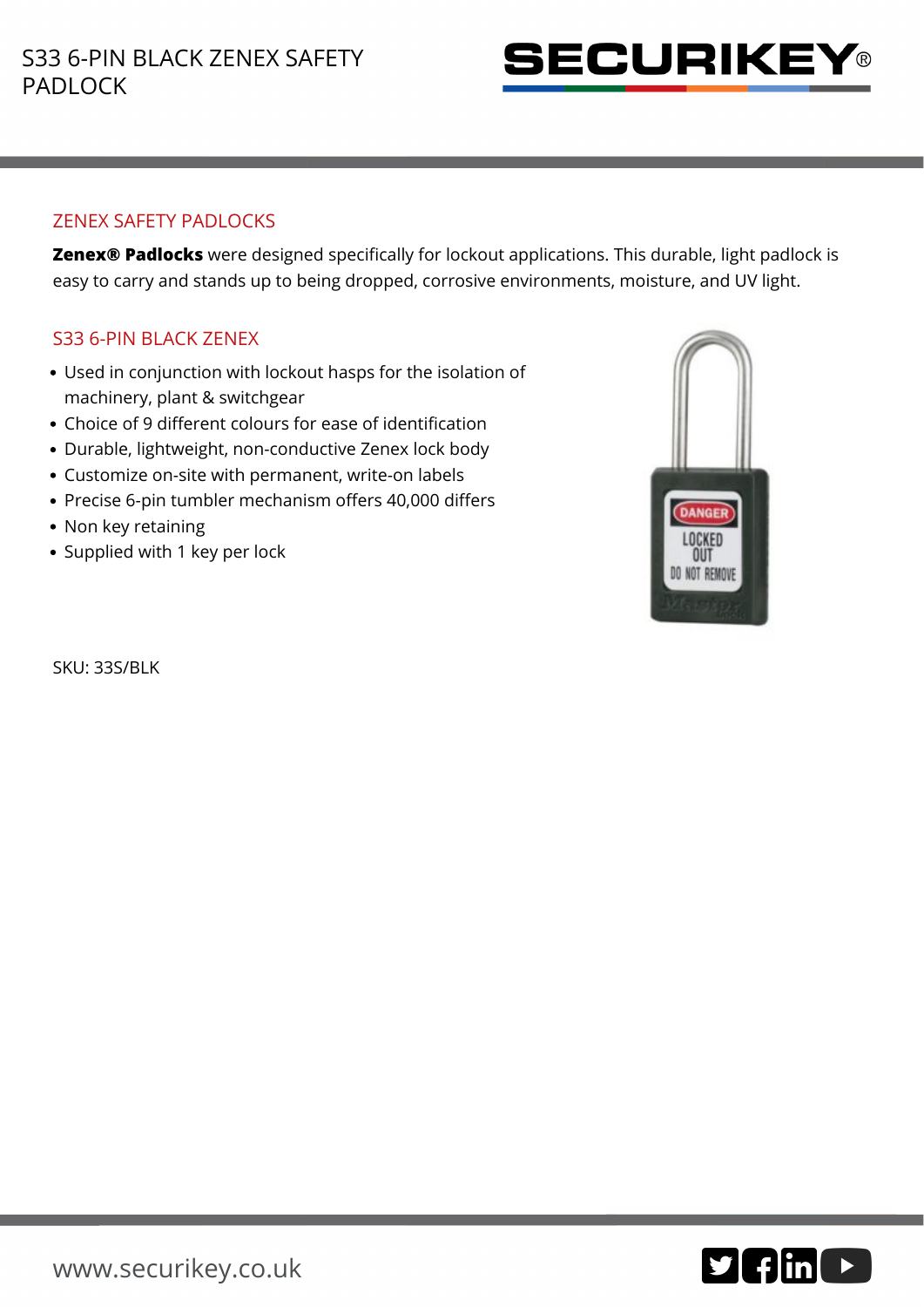

## ADDITIONAL INFORMATION

| Weight                                        | 0.095 kg          |
|-----------------------------------------------|-------------------|
| <b>Dimensions</b>                             | 35 (W) mm         |
| <b>Shackle Diameter</b>                       | 4.7 <sub>mm</sub> |
| <b>Vertical Shackle</b><br><b>Clearance</b>   | 38 <sub>mm</sub>  |
| <b>Horizontal Shackle</b><br><b>Clearance</b> | 16mm              |
| <b>Body Width</b>                             | 35mm              |

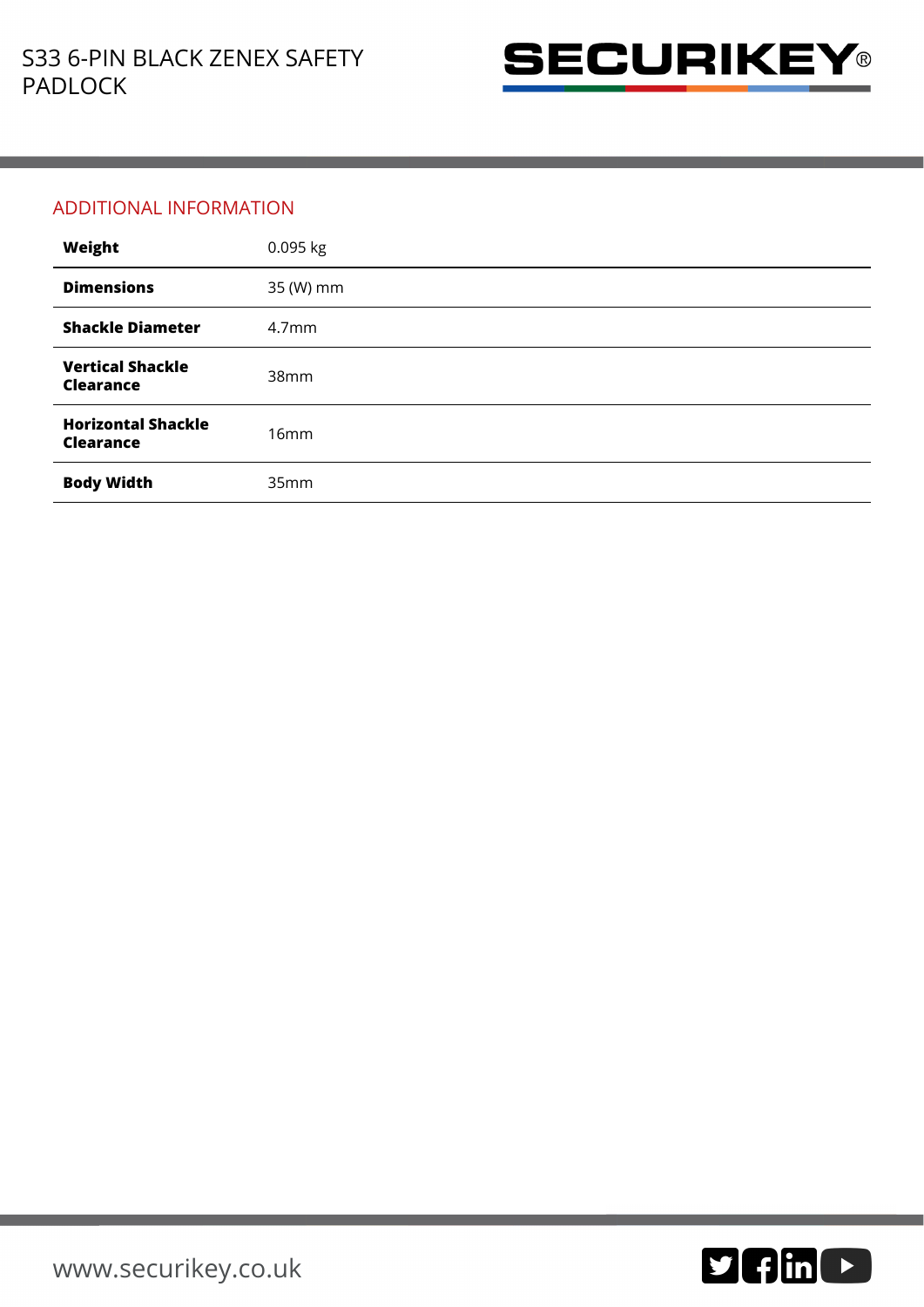

## S33 6-PIN BLACK ZENEX SAFETY PADLOCK IMAGES



S33 Safety Padlock Colour Variations